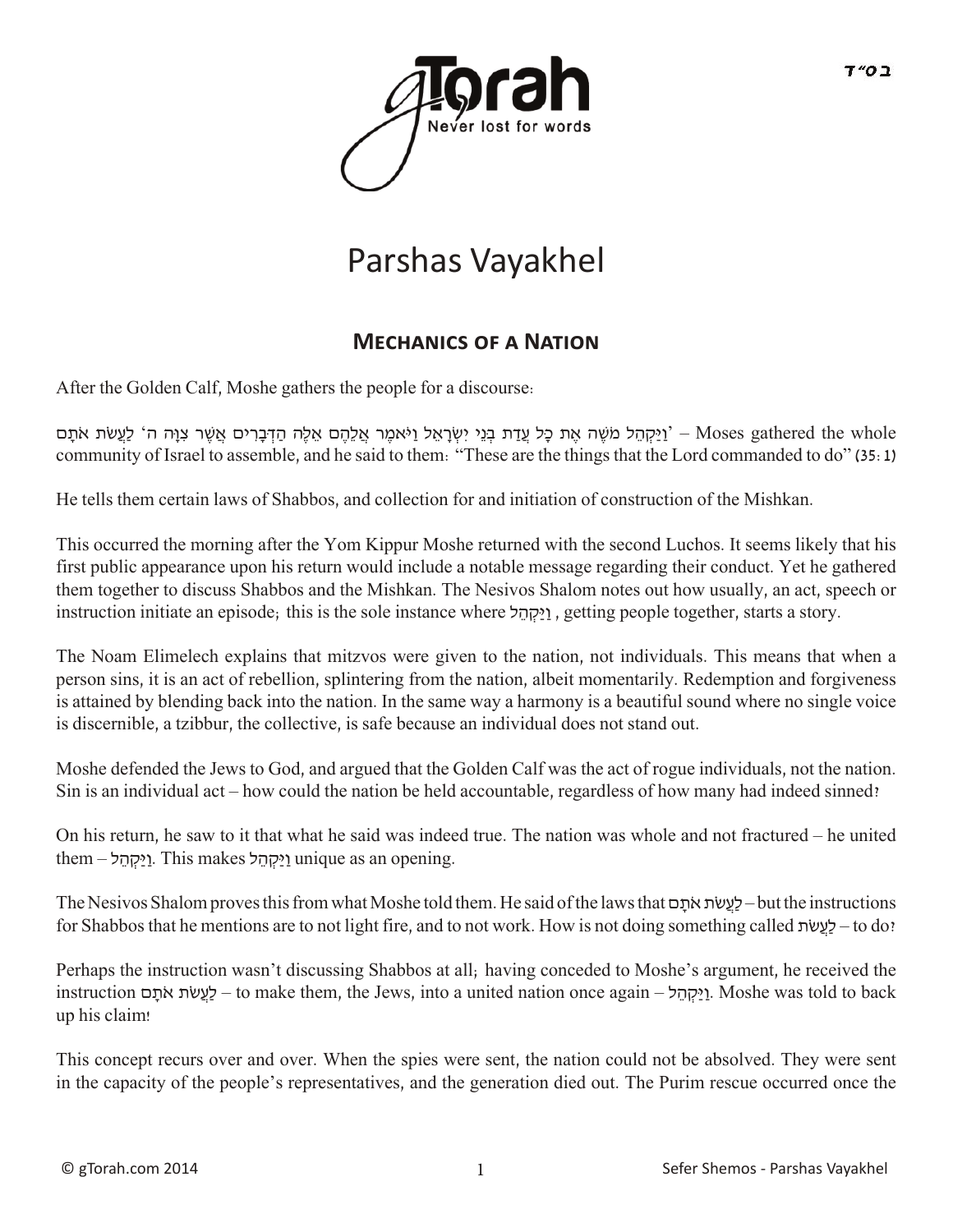divided nation fought stood as one לְהִקְהֵל וְלַעֲמֹד עַל-נַפְשָׁם. Korach's error was not believing that the nation was more potent than the individual, claiming קדושים כולם.

Not to say that the laws Moshe spoke about were incidental to the purpose of gathering them. Far from it. They were chosen as both are incumbent on the nation, serving the same function, in contrast to more personal mitzvos,

The Midrash says that Hashem said to Shabbos that ישראל כנסת is its pre-ordained. ישראל כנסת is the Jewish national identity and consciousness, the supersoul of the nation. Shabbos observance is not down to the individual alone – it requires everyone's input. Shabbos intrinsically unites Jews.

The Mishkan was selected for the discourse for the same reason. Everyone was required to make donation, buying a small stake in it. Covering the project costs with a few individual sponsors would not have served it's purpose.

Both demonstrate the potency of a group over an individual. The parts in a machine are unremarkable – but together they achieve complex and sophisticated goals. Note how many mitzvos require groups to be adequately performed. The Nesivos Shalom says that we refer to Hashem as אבינו – our father – conceptually, obviously. If we identify with the nation, we can say אבינו.

We say in the Amida every day: פניך באור כאחד כולנו אבינו ברכנו – when everyone gets along, we can proudly say .אבינו

## **Benefiting from Miracles**

R' Chaim Brisker wonders how the jug of oil the Hasmoneans found in the Chanukah story was suitable for use beyond the first day. It wasn't natural olive oil after the first day – it was the product of miracle, and therefore not organic – and the commandment to light the Menorah was with natural olive oil specifically. It might have had the physical and chemical properties of olive oil, but the substance had not come from an olive!

What was the point of using it after the first day?

Secondly, the Gemara in Taanis 24 states that one ought not benefit from a miracle.

Examples of this may be found in the stories of rabbis of old in Europe who didn't have food, and when circumstance or luck provided something for them to eat, the Rabbi would refuse it on the grounds that it would detract from his Olam Habah.

At the construction of the Mishkan, in Shemos 35:27, the Torah describes how the princes, ם ִאׂ ִשְּנ ַה, brought oil and spices after the nation donated resources, but הַנְשְׂאִם is spelled without the letter >. Rashi explains the oversight to mean that their intentions were good, but their actions were deficient, in that they underestimated the will of the Jewish people to donate materials for the construction of the Mishkan, and so their name was shortened here to teach us to act wholeheartedly.

R' Yonasan ben Uziel explains differently, reading Nesi'im as Neshaim, Aramaic for clouds. It was not the Nesi'im who provided the materials, but rather, clouds came to the princes with stones, oil and spices – from the sky!

R' Chaim Zevin asks R' Chaim Brisker's question; how could the princes use these for the Mishkan? They might have physically been olive oil/stones/spices, but again, they were unnatural. And then there is the prohibition of